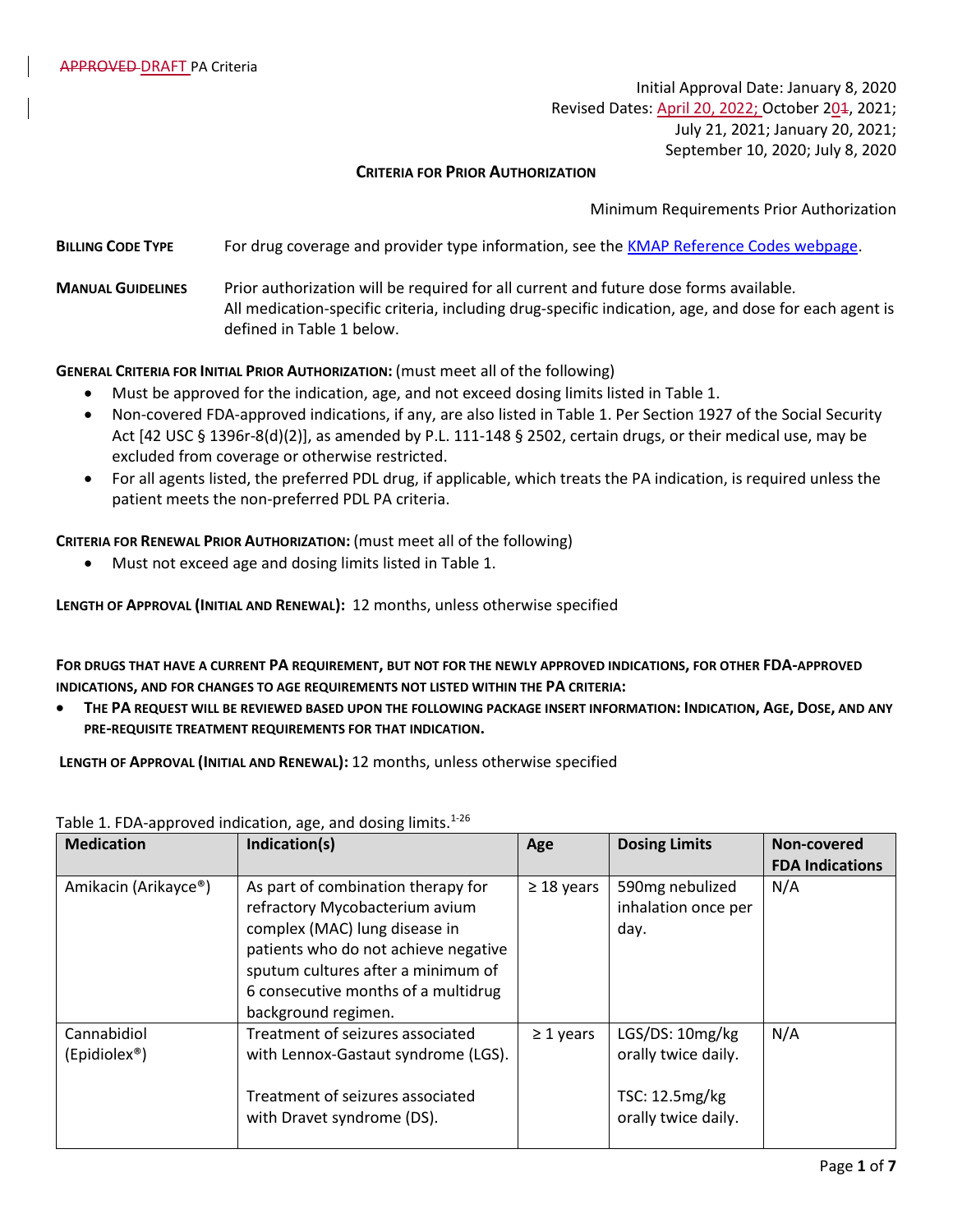| <b>Medication</b>                                | Indication(s)                                                                                                                                                                                                                                                                                                                                                                                                                                                                                                                                                                                                                                              | Age             | <b>Dosing Limits</b>                                                                                                                                  | Non-covered<br><b>FDA Indications</b> |
|--------------------------------------------------|------------------------------------------------------------------------------------------------------------------------------------------------------------------------------------------------------------------------------------------------------------------------------------------------------------------------------------------------------------------------------------------------------------------------------------------------------------------------------------------------------------------------------------------------------------------------------------------------------------------------------------------------------------|-----------------|-------------------------------------------------------------------------------------------------------------------------------------------------------|---------------------------------------|
|                                                  | Treatment of seizures associated<br>with Tuberous Sclerosis Complex<br>(TSC).                                                                                                                                                                                                                                                                                                                                                                                                                                                                                                                                                                              |                 |                                                                                                                                                       |                                       |
| Clobazam (Onfi <sup>®</sup> ,<br>Sympazan™)      | Adjunctive treatment of seizures<br>associated with LGS.                                                                                                                                                                                                                                                                                                                                                                                                                                                                                                                                                                                                   | $\geq$ 2 years  | ≤30kg: 20mg orally<br>daily.<br>>30kg: 40mg orally<br>daily.                                                                                          | N/A                                   |
| Dextromethorphan/qui<br>nidine (Nuedexta®)       | Treatment of pseudobulbar affect<br>(PBA).                                                                                                                                                                                                                                                                                                                                                                                                                                                                                                                                                                                                                 | $\geq$ 18 years | 20mg/10mg orally<br>every 12 hours.                                                                                                                   | N/A                                   |
| Elexacaftor/tezacaftor/<br>ivacaftor (Trikafta®) | Cystic fibrosis with ≥1 F508del<br>mutation or a mutation that is<br>responsive based on in vitro data.                                                                                                                                                                                                                                                                                                                                                                                                                                                                                                                                                    | $\geq 6$ years  | 2 combination<br>tablets (up to<br>100mg/50mg/75m<br>g/tablet) orally in<br>the morning and 1<br>ivacaftor tablet (up<br>to 150mg) in the<br>evening. | N/A                                   |
| Eltrombopag<br>(Promacta®)                       | Treatment of thrombocytopenia in:<br>• Patients age $\geq 1$ year with<br>persistent or chronic immune<br>thrombocytopenia (ITP) with<br>insufficient response to<br>corticosteroids, immunoglobulins,<br>or splenectomy:<br>• Adult patients ≥ 18 years of age<br>with chronic hepatitis C to allow the<br>initiation and maintenance of<br>interferon-based therapy.<br>In combination with standard<br>immunosuppressive therapy for first-<br>line treatment of severe aplastic<br>anemia in patients age ≥ 2 years.<br>Treatment of patients with severe<br>aplastic anemia who have had an<br>insufficient response to<br>immunosuppressive therapy. | $\geq$ 2 years  | 150mg orally per<br>day, depending on<br>indication, patient<br>factors, and test<br>results.                                                         | N/A                                   |
| Eluxadoline (Viberzi®)                           | Irritable bowel syndrome with<br>diarrhea (IBS-D).                                                                                                                                                                                                                                                                                                                                                                                                                                                                                                                                                                                                         | $\geq$ 18 years | 100mg orally twice<br>daily.                                                                                                                          | N/A                                   |
| Fenfluramine<br>(Fintepla®)                      | Treatment of seizures associated<br>with Dravet Syndrome (DS)                                                                                                                                                                                                                                                                                                                                                                                                                                                                                                                                                                                              | $\geq$ 2 years  | 0.35mg/kg orally<br>twice daily or 26mg<br>total daily dose.                                                                                          | N/A                                   |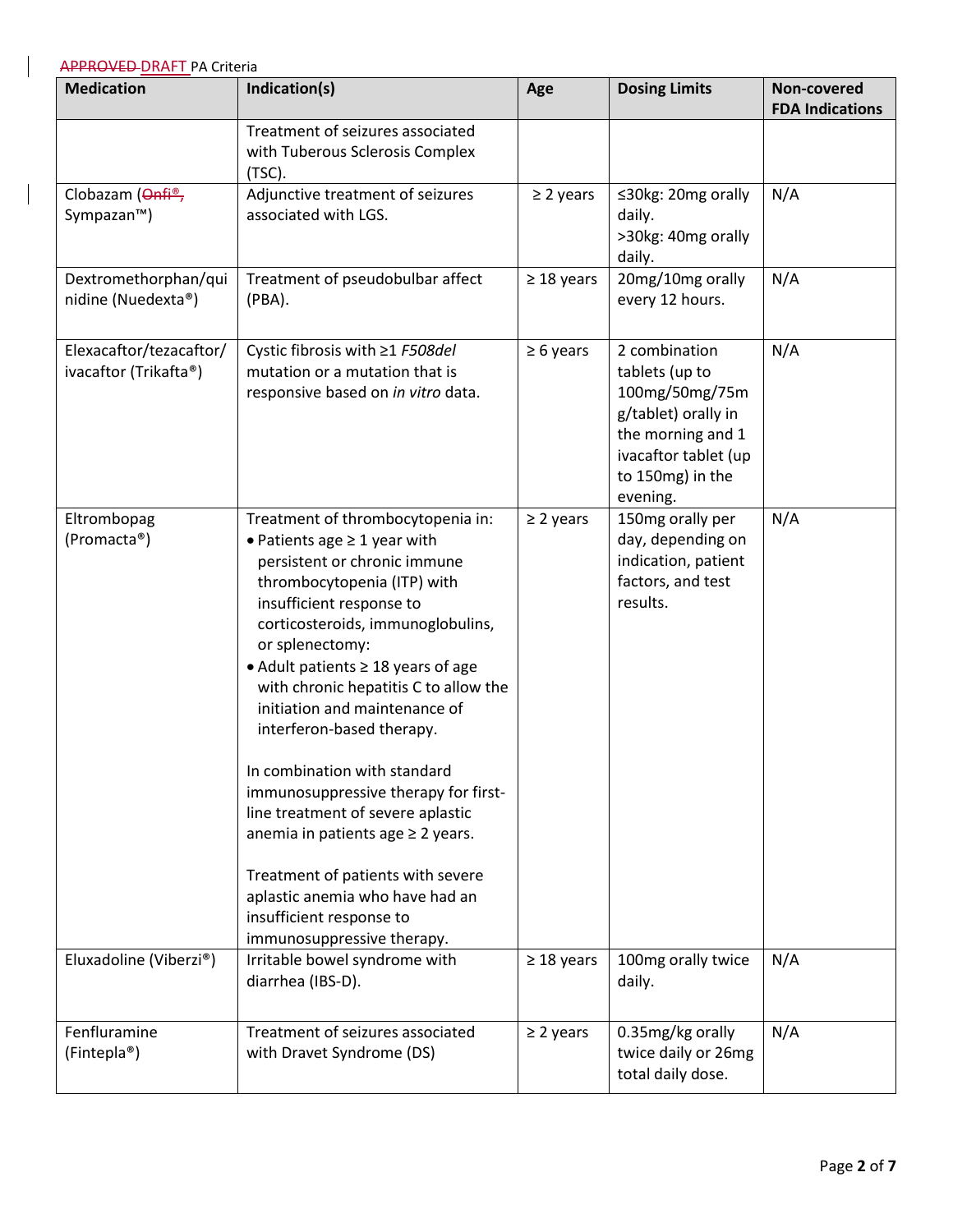| <b>Medication</b>                        | Indication(s)                                                                                                                | Age                | <b>Dosing Limits</b>                                                                                                                                                                                                                                                                                                                                                                                                    | Non-covered<br><b>FDA Indications</b> |
|------------------------------------------|------------------------------------------------------------------------------------------------------------------------------|--------------------|-------------------------------------------------------------------------------------------------------------------------------------------------------------------------------------------------------------------------------------------------------------------------------------------------------------------------------------------------------------------------------------------------------------------------|---------------------------------------|
| Fosdenopterin<br>(Nulibry <sup>™</sup> ) | Reduce risk of mortality in patients<br>with molybdenum cofactor deficiency<br>(MoCD) Type A                                 | All ages           | 9mg/kg IV once<br>daily                                                                                                                                                                                                                                                                                                                                                                                                 | N/A                                   |
| Ivacaftor (Kalydeco®)                    | Cystic fibrosis with ≥1 CFTR gene<br>mutation that is responsive to<br>ivacaftor based on clinical and/or in<br>vitro assay. | $\geq 4$<br>months | 4 months to $< 6$<br>months, $\geq$ 5 kg:<br>25mg packet orally<br>every 12 hours.<br>6 months to $< 6$<br>years, 5kg to < 7kg:<br>25mg packet orally<br>every 12 hours<br>6 months to $< 6$<br>years, 7kg to <<br>14kg: 50mg packet<br>orally every 12<br>hours.<br>6 months to $< 6$<br>years, $\geq 14$ kg:<br>75mg packet orally<br>every 12 hours.<br>6 years and older:<br>150mg tablet orally<br>every 12 hours. | N/A                                   |
| Lumacaftor/ivacaftor<br>(Orkambi®)       | Cystic fibrosis with homozygous<br>F508del mutation.                                                                         | $\geq$ 2 years     | 2-5 years, <14kg:<br>100mg/125mg<br>packet orally every<br>12 hours.<br>2-5 years, $\geq$ 14kg:<br>150mg/188mg<br>packet orally every<br>12 hours.<br>$6-11$ years: 2<br>tablets<br>(100mg/125mg/tab<br>let) orally every 12<br>hours.<br>≥12 years: 2 tablets<br>(200mg/125mg)<br>orally every 12<br>hours.                                                                                                            | N/A                                   |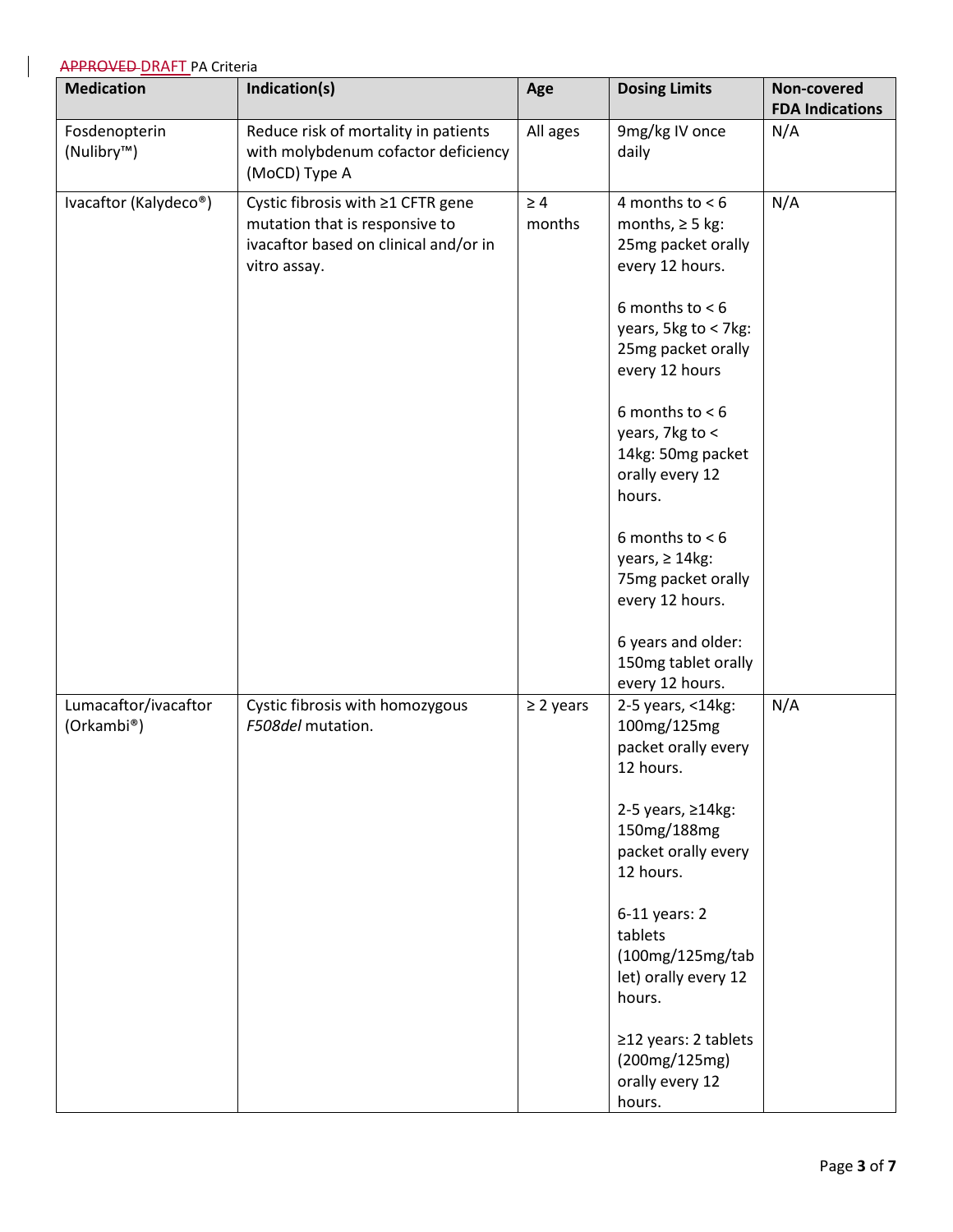| <b>Medication</b>                   | Indication(s)                                                                                                                                                                                                                                                                           | Age                                                       | <b>Dosing Limits</b>                                                              | Non-covered<br><b>FDA Indications</b> |
|-------------------------------------|-----------------------------------------------------------------------------------------------------------------------------------------------------------------------------------------------------------------------------------------------------------------------------------------|-----------------------------------------------------------|-----------------------------------------------------------------------------------|---------------------------------------|
| Mecasermin (Increlex <sup>®</sup> ) | Growth failure in severe primary<br>insulin-like growth factor-1 deficiency<br>(Primary IGFD) or with growth<br>hormone (GH) gene deletion who<br>have developed neutralizing<br>antibodies to GH.                                                                                      | $\geq$ 2 years                                            | 0.12mg/kg SQ<br>twice daily.                                                      | N/A                                   |
| Nintedanib (Ofev®)                  | Treatment of idiopathic pulmonary<br>fibrosis.<br>Treatment of chronic fibrosing<br>interstitial lung diseases with a<br>progressive phenotype.<br>Slowing the rate of decline in<br>pulmonary function in patients with<br>systemic sclerosis-associated<br>interstitial lung disease. | $\geq$ 18 years                                           | 1 capsule (150mg)<br>orally twice daily.                                          | N/A                                   |
| Ospemifene<br>(Osphena®)            | Treatment of moderate to severe<br>dyspareunia or moderate to severe<br>vaginal dryness due to menopause.                                                                                                                                                                               | $\geq$ 18 years<br>and<br>unable to<br>become<br>pregnant | 60mg orally once<br>daily.                                                        | N/A                                   |
| Pirfenidone (Esbriet®)              | Treatment of idiopathic pulmonary<br>fibrosis                                                                                                                                                                                                                                           | $\geq$ 18 years                                           | 1 tablet (801mg)<br>orally three times<br>daily.                                  | N/A                                   |
| Romiplostim (Nplate®)               | Treatment of thrombocytopenia in<br>ITP with insufficient response to<br>corticosteroids, immunoglobulins, or<br>splenectomy in:<br>· adults or<br>• pediatric patients $\geq 1$ year of age<br>with ITP for at least 6 months.                                                         | $\geq 1$ year                                             | Up to 10 mcg/kg<br>SQ, depending<br>upon platelet<br>count.                       | N/A                                   |
| Romosozumab<br>(Evenity®)           | Treatment of osteoporosis in<br>postmenopausal women at high risk<br>for fracture, defined as a history of<br>osteoporotic fracture, or multiple risk<br>factors for fracture; or for patients<br>who have failed or are intolerant to<br>other available osteoporosis therapy.         | $\geq$ 18 years                                           | Limit 12 monthly<br>doses, with each<br>dose limited to<br>210mg SQ each<br>month | N/A                                   |
| Rufinamide (Banzel®)                | Adjunctive treatment of seizures<br>associated with LGS.                                                                                                                                                                                                                                | $\geq 1$ year                                             | 45mg/kg/day up to<br>3,200mg orally per<br>day.                                   | N/A                                   |
| Somatropin<br>(Serostim®)           | Treatment of HIV patients with<br>wasting or cachexia to increase lean<br>body mass and body weight, and<br>improve physical endurance.                                                                                                                                                 | $\geq$ 18 years                                           | >55kg: 6mg SQ<br>daily.<br>4445-55kg: 5mg SQ<br>daily.                            | N/A                                   |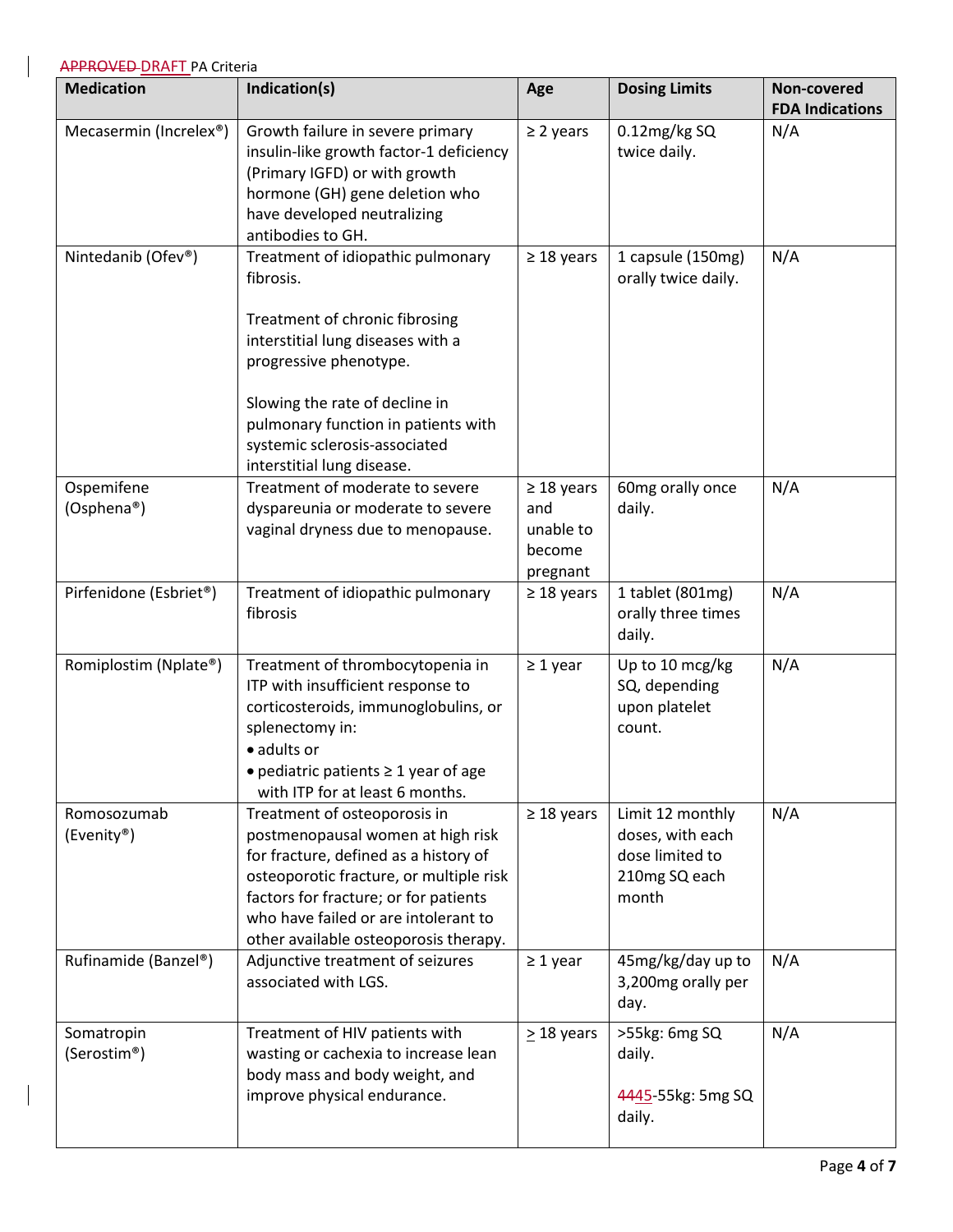| <b>Medication</b>                            | Indication(s)                                                                                                                                                                     | Age              | <b>Dosing Limits</b>                                                                                                                                                                             | Non-covered<br><b>FDA Indications</b> |
|----------------------------------------------|-----------------------------------------------------------------------------------------------------------------------------------------------------------------------------------|------------------|--------------------------------------------------------------------------------------------------------------------------------------------------------------------------------------------------|---------------------------------------|
|                                              |                                                                                                                                                                                   |                  | 35-45kg: 4mg SQ<br>daily.                                                                                                                                                                        |                                       |
|                                              |                                                                                                                                                                                   |                  | <35kg: 0.1mg/kg<br>SQ daily.                                                                                                                                                                     |                                       |
| Somatropin (Zorbtive®)                       | Treatment of short bowel syndrome<br>in adult patients receiving specialized<br>nutritional support.                                                                              | > 18 years       | Lesser of 0.1mg/kg<br>or 8mg SQ daily for<br>4 weeks.                                                                                                                                            | N/A                                   |
| Solifenacin (Vesicare<br>LS™)                | Pediatric neurogenic detrusor<br>overactivity                                                                                                                                     | 2-17 years       | 9-15 kg: 4 mg orally<br>per day<br>>15 to 30 kg: 5 mg<br>orally per day<br>>30 to 45 kg: 6 mg<br>orally per day<br>>45 to 60 kg: 7-8<br>mg orally per day<br>>60 kg: 10 mg<br>orally per day     | N/A                                   |
| Stiripentol (Diacomit <sup>®</sup> )         | Treatment of seizures associated<br>with Dravet syndrome taking<br>clobazam.                                                                                                      | $\geq$ 2 years   | 3,000mg orally per<br>day.                                                                                                                                                                       | N/A                                   |
| Tasimelteon (Hetlioz®)                       | Non-24-Hour Sleep-Wake Disorder<br>(Non-24) in adults age $\geq$ 18 years.<br>Nighttime sleep disturbances in<br>Smith-Magenis Syndrome (SMS) in<br>patients age $\geq$ 16 years. | $\geq 16$ years  | 20mg orally per<br>day.                                                                                                                                                                          | N/A                                   |
| Tasimelteon (Hetlioz<br>LQ™)                 | Nighttime sleep disturbances in<br>Smith-Magenis Syndrome (SMS) in<br>patients age 3 to 15 years.                                                                                 | 3 to 15<br>years | $\leq$ 28kg: 0.7mg/kg<br>orally per day.<br>>28kg: 20mg orally<br>per day.                                                                                                                       | N/A                                   |
| Telotristat ethyl<br>(Xermelo <sup>™</sup> ) | Carcinoid syndrome diarrhea in<br>combination with somatostatin<br>analog (SSA) therapy in those<br>inadequately controlled by SSA<br>therapy.                                    | $\geq$ 18 years  | 250mg orally three<br>times daily.                                                                                                                                                               | N/A                                   |
| Tezacaftor/ivacaftor<br>(Symdeko®)           | Cystic fibrosis with homozygous<br><i>F508del</i> mutation or ≥1 CFTR gene<br>mutation that is responsive to<br>tezacaftor/ivacaftor based on clinical<br>and/or in vitro assay.  | $\geq 6$ years   | $6$ to $<$ 12 years,<br><30kg: 1 tablet<br>(50mg/75mg)<br>every morning and<br>1 ivacaftor tablet<br>(75mg) orally every<br>evening.<br>$6$ to $<$ 12 years,<br>≥30kg: 1 tablet<br>(100mg/150mg) | N/A                                   |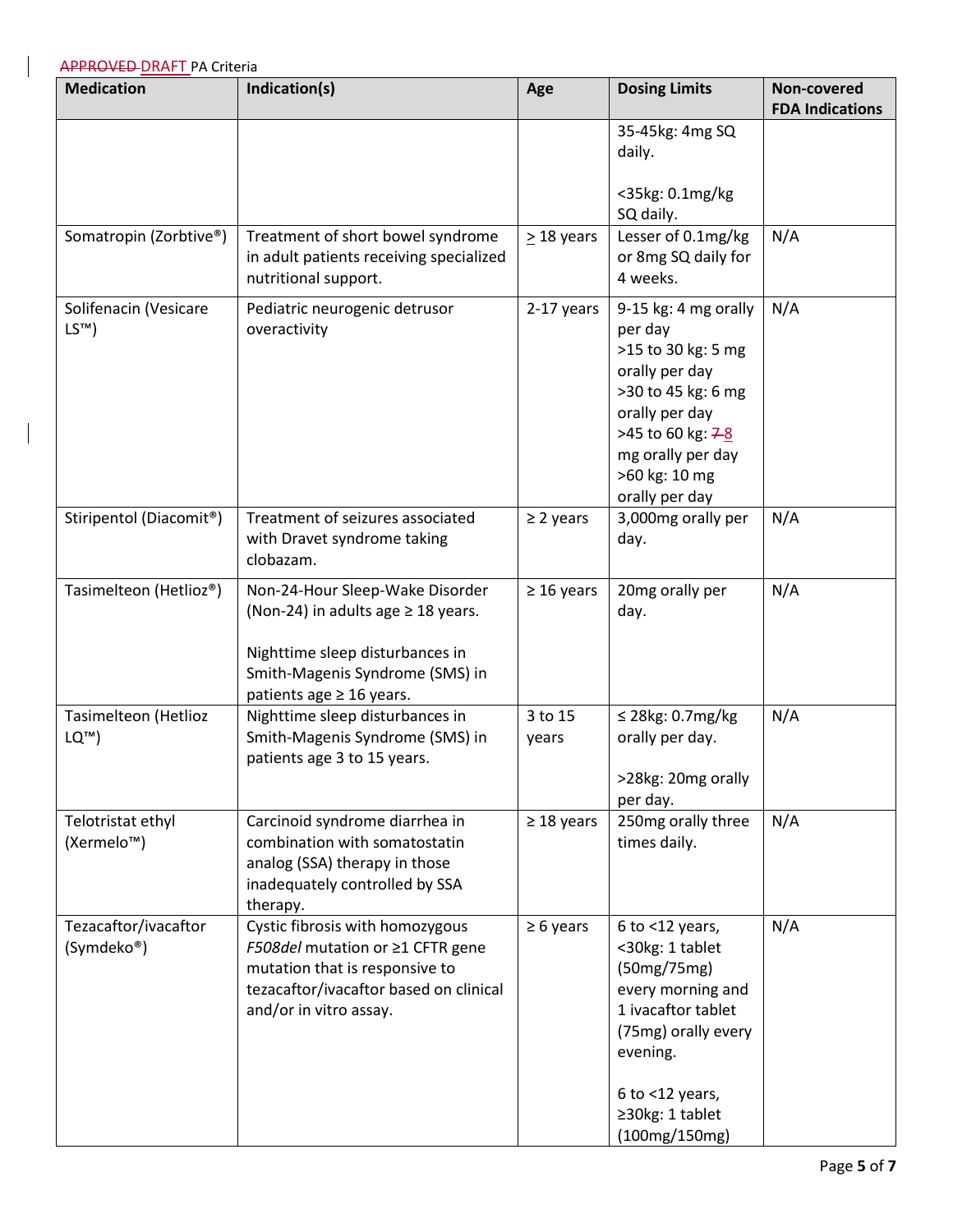| <b>Medication</b> | Indication(s) | Age | <b>Dosing Limits</b>                                                                                                    | Non-covered<br><b>FDA Indications</b> |
|-------------------|---------------|-----|-------------------------------------------------------------------------------------------------------------------------|---------------------------------------|
|                   |               |     | every morning and<br>1 ivacaftor 150mg<br>tablet orally every<br>evening.                                               |                                       |
|                   |               |     | $\geq$ 12 years: 1 tablet<br>(100mg/150mg)<br>every morning and<br>1 ivacaftor 150mg<br>tablet orally every<br>evening. |                                       |

SQ = subcutaneously; LGS = Lennox-Gastaut Syndrome; DS = Dravet Syndrome; TSC = Tuberous sclerosis complex; IBS-D = Irritable bowel syndrome with diarrhea

#### References:

- 1. Arikayce (amikacin liposome inhalation suspension) [prescribing information]. Bridgewater, NJ: Insmed; October 2020May 2021.
- 2. Epidiolex (cannabidiol) [prescribing information]. Carlsbad, CA: Greenwich Biosciences, Inc.; October 2020Mar 2022.
- 3. Onfi (clobazam) [prescribing information]. Deerfield, IL: Lundbeck; Jun 2018.
- 4.3. Sympazan (clobazam) [prescribing information]. Warren, NJ: Aquestive Therapeutics; Nov-Mar 202118.
- 5.4.Nuedexta (dextromethorphan/quinidine) [package insert]. Aliso Viejo, CA: Avanir Pharmaceuticals, Inc. June 2019.
- 6.5. Trikafta (elexacaftor/tezacaftor/ivacaftor) [package insert]. Boston, MA: Vertex Pharmaceuticals Inc.; June October 2021.
- 7.6.Viberzi (eluxadoline) [package insert]. Madison, NJ: Allergan USA, Inc.; June 2020.
- 8.7. Fintepla (fenfluramine) [package insert]. Emeryville, CA: Zogenix, Inc; June 2020August 2021.
- 9.8.Kalydeco (ivacaftor) [package insert]. Boston, MA: Vertex Pharmaceuticals Inc.; December 2020.
- 10.9. Crkambi (lumacaftor/ivacaftor) [package insert]. Boston, MA: Vertex Pharmaceuticals Inc.; July 2019May 2020.
- 11.10. Increlex (mecasermin) [package insert]. Cambridge, MA: Ipsen Biopharmaceuticals, Inc.; Dec 2019May 2020.
- 12.11. Ofev (nintedanib) [package insert]. Ridgefield, CT: Boehringer Ingelheim Pharmaceuticals, Inc.; October 2020January 2022.
- 13.12. Osphena (ospemifene) [package insert]. Florham Park, NJ: Shionogi Inc.; Jan 2019Feb 2022.
- 14.13. Esbriet (pirfenidone) [package insert]. South San Francisco, CA: Genentech USA, Inc.; July 2019Feb 2022.
- 15.14. Evenity (romosozumab) [package insert]. Thousand Oaks, CA: Amgen Inc.; April 2020October 2021.
- 16.15. Banzel (rufinamide) [package insert]. Woodcliff Lake, NJ: Eisai, Inc.; April 2020December 2021.
- 17.16. Vesicare LS (solifenacin succinate) [prescribing information]. Northbrook, IL: Astellas Pharma US; May June 2020.
- 18.17. Diacomit (stiripentol) [package insert]. Beauvais, France: Biocodex; Aug 2018Nov 2021.
- 19.18. Xermelo (telotristat ethyl) [package insert]. The Woodlands, TX: Lexicon Pharmaceuticals, Inc.; Feb 2017Jan 2021.
- 20.19. Symdeko (tezacaftor/ivacaftor) [package insert]. Boston, MA: Vertex Pharmaceuticals Inc.; December 2020Aug 2021.
- 21.20. Serostim (somatropin) [package insert]. Rockland, MA: EMD Serono, Inc.; Hune 2019Feb 2022.
- 22.21. \_\_\_\_\_ Zorbtive (somatropin) [package insert]. Rockland, MA: EMD Serono, Inc.; September 2019Feb 2022.
- 23.22. Nplate (romiplostim) [package insert]. Thousand Oaks, CA: Amgen, Inc.; February 20224.
- 24.23. Promacta (eltrombopag) [package insert]. East Hanover, NJ: Novartis Pharmaceuticals Corporation; February October 2021.